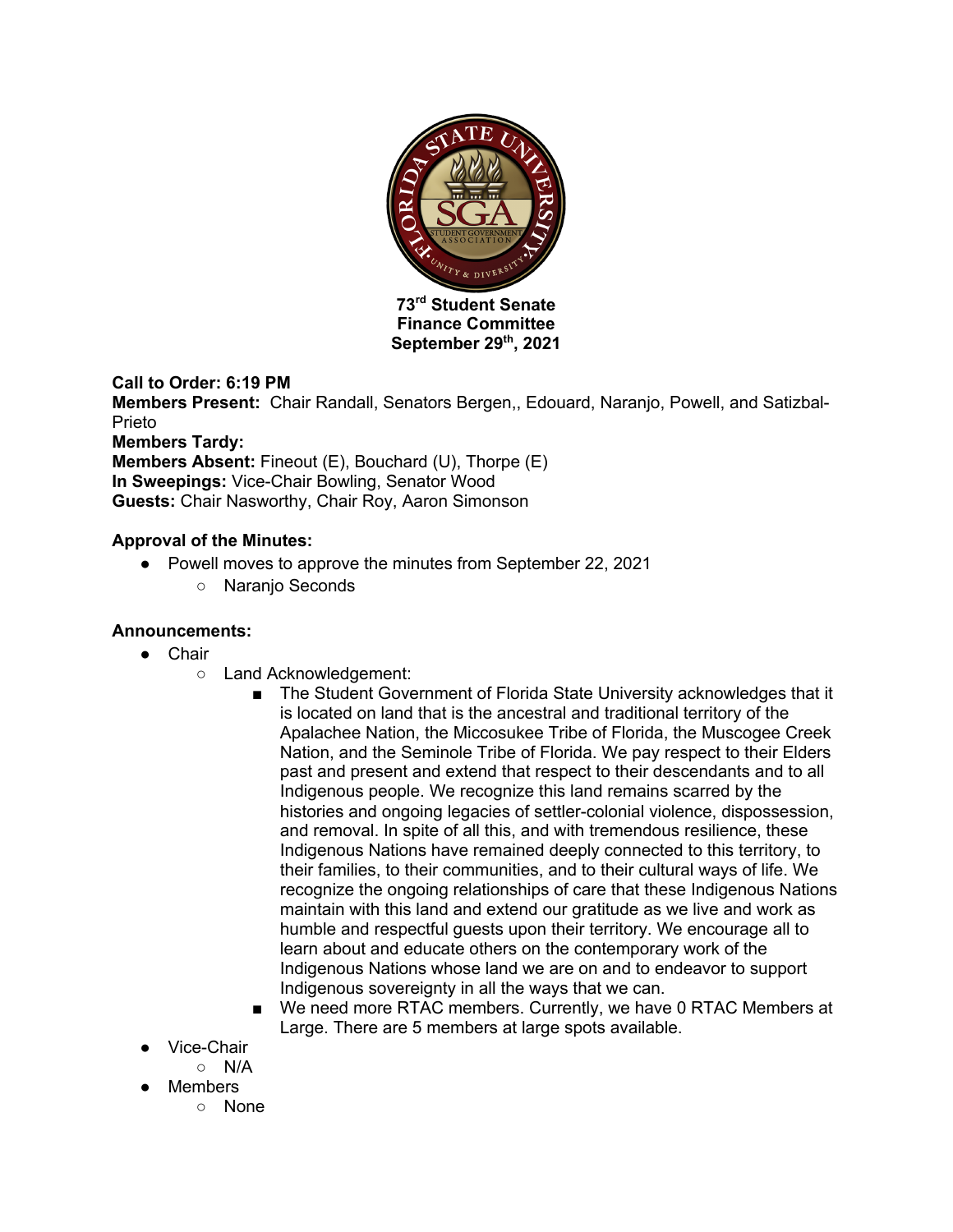- Guests
	- None.

### **Committee Business:**

- **Candidate for PAC Member at-Large**: Aaron Simonson
- **Consent Resolution 23** Sponsored by Chair Roy (P) Allocating funds to the Chinese Students & Scholars Association
- **Consent Resolution 24** Sponsored by Chair Nasworthy (P) Allocating funds to the Biomedical Engineering Society.

#### **New Business:**

- Confirmations and Nominations:
	- **Candidate for PAC Member at-Large**: Aaron Simonson
		- Application Link:

https://urldefense.com/v3/\_\_https://proxy.qualtrics.com/proxy/?url=https\*3 A\*2F\*2Ffsu.qualtrics.com\*2FCP\*2FReport.php\*3FSID\*3DSV\_e4NcdhYF zmaZtC5\*26R\*3DR\_1n1rSWFQOwcs31K&token=x4sk0endsqrzjN2Z4Ta begEsg4ppSFx6JRYE32pMXD8\*3D\_\_;JSUlJSUlJSUlJQ!!Epnw\_ITfSMW 4!8LPpogjfx7B5CsGgBu4eLLptEKFkI9Ko0PFp\_SosTEr01NqPd2NQki16 8gvlezH- IM\$

- Opening Statement:
	- He's a Junior and accounting major. He plans on going to law school. Serving as a member of PAC will help with my accounting degree and potentially with understanding tax law in law school. Involved in Hillel and a pre law fraternity.
	- Yields with 3:28 remaining.
- Technical Non-Debatable Questions:
	- Bergen: are you financially certified?
		- Simonson: No. Going to take the quiz soon. Just got an email yesterday.
- Roundtable
	- Powell moves to enter round-table discussion; Naranjo seconds
	- Powell: in your opening, you elaborated on what PAC could do for you. How can YOU help PAC?
		- Simonson: I'm planning on taking financial certification exam soon. I have experience with numbers and math. I have a 3.95 GPA. I've been interning at L3 Harris, a defense contractor, as a finance intern for two summers. I have experience with finance and audits.
	- POI for Randall: Powell; what are the qualifications of a PAC member? What are their duties?
		- Randall: The qualifications are a 2.0 gpa, no disciplinary issues, and a completed SGA application. The duties are to attend RSO hearings and vote on funding allocation amounts.
		- Naranio moves to forward the candidate: Powell seconds
- Closing Statement: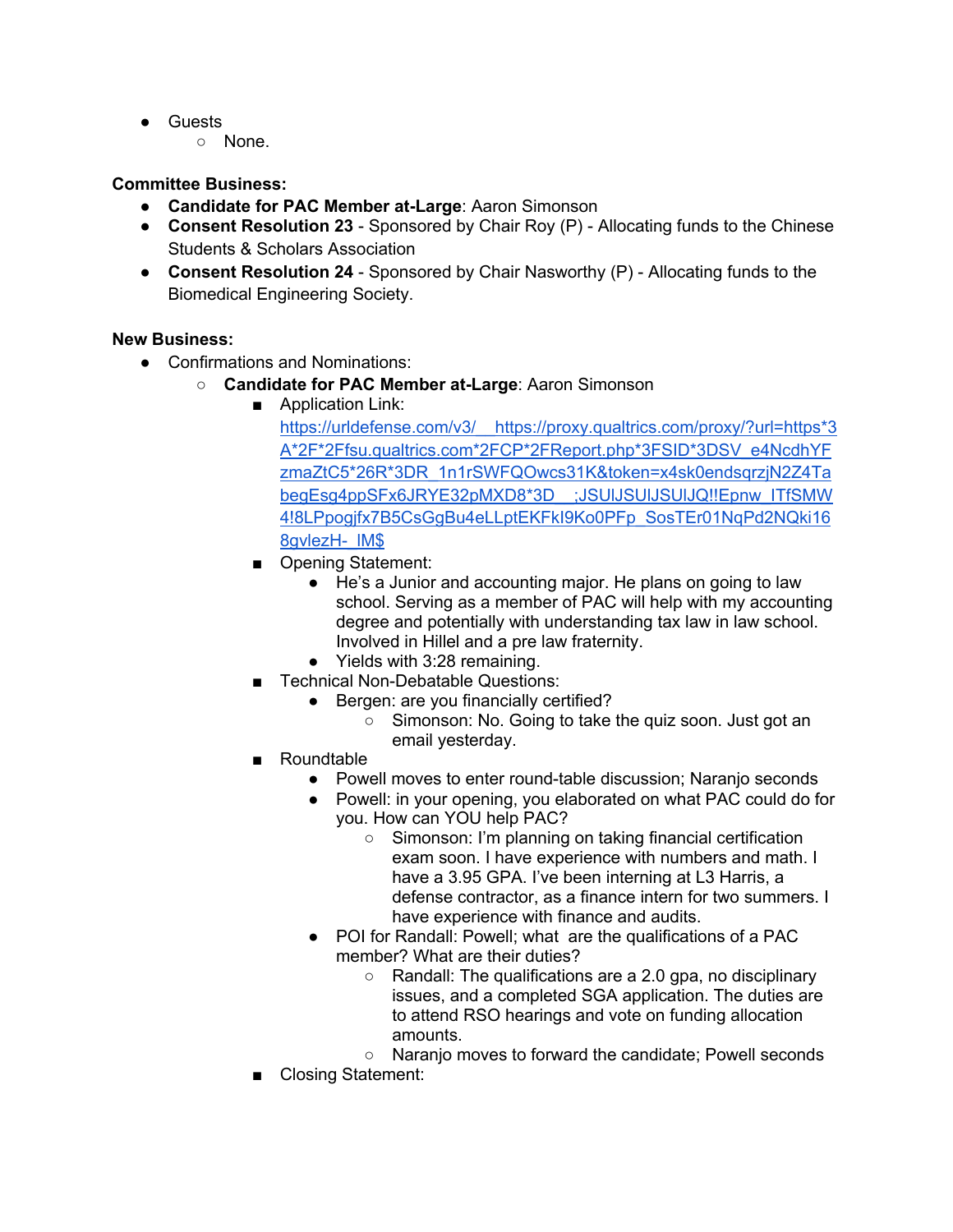- I have an accounting background. I want to give funds to orgs fairly and ensure that the funded events are benefitting the whole student body.
- Waives 2:49
- Vote:
	- Yes: [5] Bergen, Edouard, Naranjo, Powell, and Satizbal-Prieto
	- No: [0]
	- Abstain: [0]
- **RESULT: Candidate Simonson PASS**
- Bills
	- N/A
- Resolutions
	- **Consent Resolution 23** Sponsored by Chair Roy (P)
		- Opening Statement:
			- PAC met and heard the RSO. This group is aiming at international students and grad students as opposed to similar RSOs. They're been posting stuff on instagram in english and chinese advertising the event. They got China Super Buffet to be accepted as a new vendor. We couldn't fund mooncakes.
			- Roy yields with 3:38 remaining.
		- Technical Non-Debatable Questions:
			- None
		- Round-Table Discussion:
			- Bergen moves to enter round-table discussion; Naranjo seconds
			- Randall: We need a motion to round up the funding amounts. Qs for the org are also in last week's minutes.
			- Powell moves to amend to round up all numbers to \$1782; Bergen seconds
			- Satzibal Prieto: How did the rso fundraise \$2000?
				- Roy: I believe that they fundraised throughout the year last
				- year. We didn't ask too many questions about that
			- Powell calls the question, Edouard seconds
		- Closing Statement:
			- We look forward to the event. Thank you for your Qs. reach out if you have any concerns. Waives 3:16
		- Vote:
			- Yes: [5] Bergen, Edouard, Naranjo, Powell, and Satizbal-Prieto
			- No: [0]
			- Abstain: [0]
		- **RESULT: CONSENT RESOLUTION 23 PACC**
	- **Consent Resolution 24** Sponsored by Chair Nasworthy (P)
		- Opening Statement:
			- Straight forward request. Great opportunity for research opportunities. There are 10 people who need financial assistance. \$315 per attendee.
			- Nasworthy yields with 4:06 remaining.
		- Technical Non-Debatable Questions:
			- None
		- Round-Table Discussion: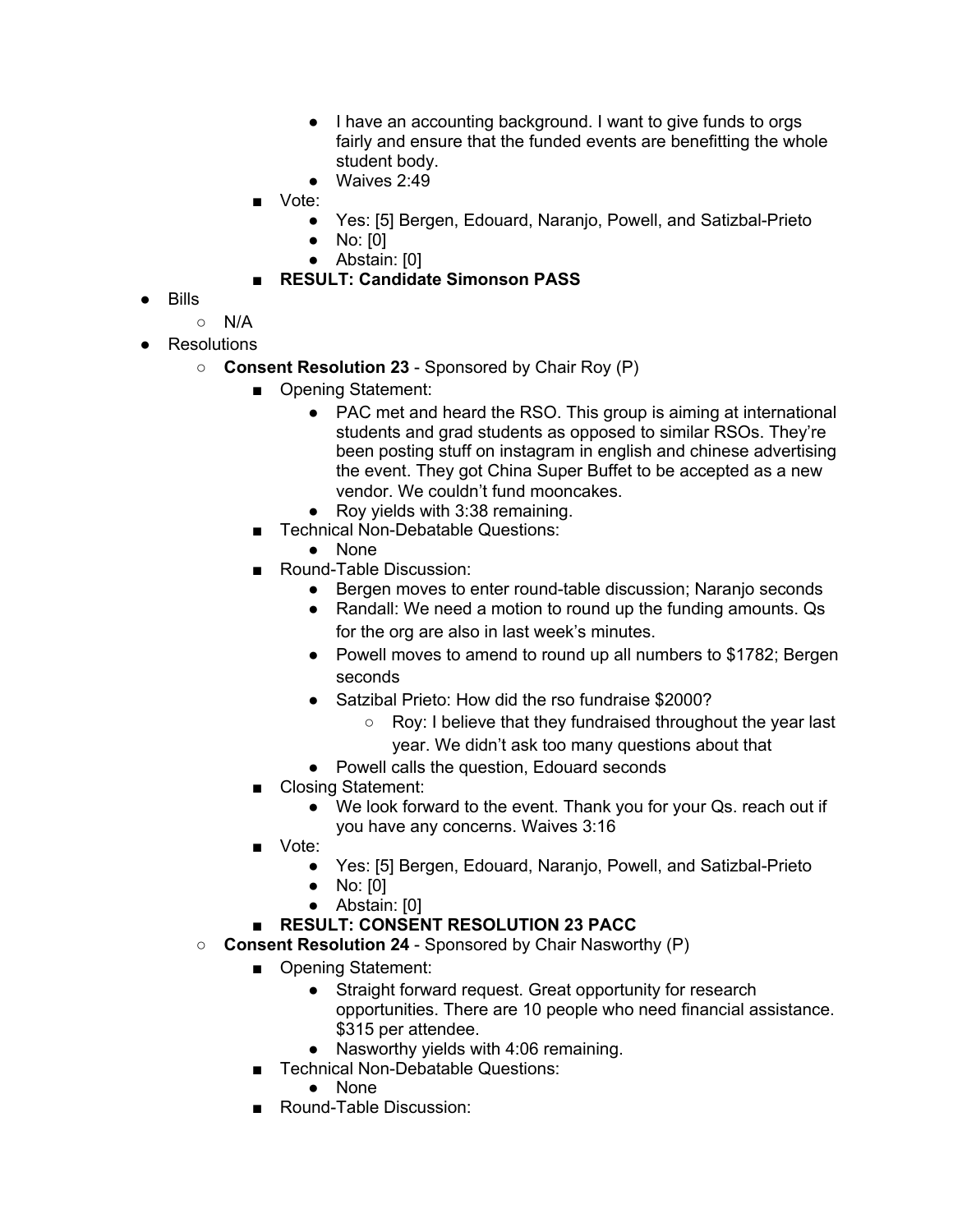- Edourard moves to enter round-table discussion: Bergen seconds
- Satzibal Prieto: in the minutes it says that their fundraising for the conference? Why aren't we just funding the difference
	- Nasworthy: the request is for people who needed financial assistance only. They fundraised for the lodging and travel. Received some money from their college.
- POI: Randall: what college?
	- Nasworthy: college of engineering
- Powell calls the question, Edouard seconds
- Closing Statement:
	- Thanks for hearing my request. It's just for those who need financial assistance. It was advertised to all biomedical engineering students and at the involvement fair.
	- $\bullet$  3:32 waived.
- Vote:
	- Yes: [5] Bergen, Edouard, Naranjo, Powell, and Satizbal-Prieto
	- No: [0]
	- Abstain: [0]

# **RESULT: CONSENT RESOLUTION 24 PASS**

### **Legislative Roundtable**

- Chapter 800 Purpose, Scope, & Definitions: Jordan Naranjo
	- Has no finance experience but read it multiple times
	- 800 talks about definitions
	- As someone with no background, it makes a lot of sense and is clear.
	- No changes
- Chapter 801 Eligibility Requirements for SGA Funding & Spending: Josh Powell
	- Mostly fine.
	- SBS 801.6(C), RSOs must keep accurate roster. Add something like "otherwise" funding requests may not be subject to approval
	- Emailing chair randall his full comments
- Chapter 803 SGA Budgetary Categories & Categorical Restrictions: Ryan Thorpe  $\circ$
- Chapter 805 Penalties for Misspent Funds & Violations of the Finance Code: Adam Bowling
	- See 9/22 minutes.
- Chapter 806 Funding Boards: Satizbal-Prieto
	- Wait until next week
- Chapter 807 Recognized Student Organizations Fund Distribution Committees: Franceska Edouard
	- Wait until next week
- 808.3 Sport Club Distribution Council: Jason Randall and Jimmy Wood.
	- Randall will get with Wood next week
- Chapter 808 Forms pertaining to Funding Boards shall be jointly determined by the Senate President and SGA Director of Student Affair: Cassidy Bergen
	- Wait until next week

#### **Final Announcements:**